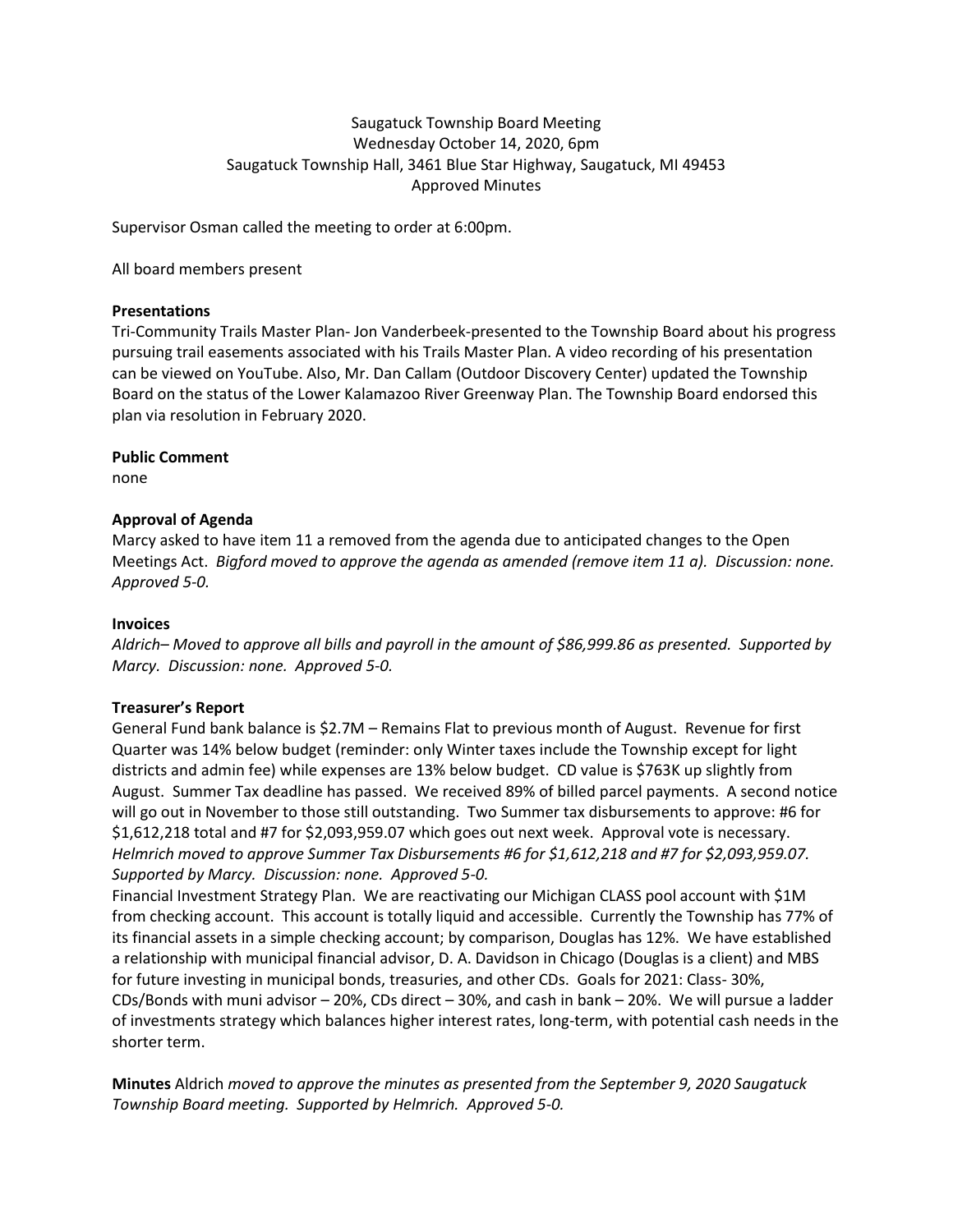#### **Interurban Board Appointment**

The Interurban Board term expiration was acknowledged at the September 9 Township Board meeting. This opening was posted consistent with the Township's adopted appointment policy. The appointment term is for four years. Lori Babinski was the only applicant. Lori was in attendance and expressed that she was honored to serve on the Interurban Board and would like to continue. The director of the Interurban appreciates all that Lori does and fully endorses her being reappointed. *Marcy moved to appoint Lori Babinski to the Interurban Transit Authority Board as a Saugatuck Township Representative for a term of four (4) years (October1, 2020- September 30, 2024). Supported by Bigford. Discussion: Bigford expressed her gratitude to Babinski. Approved 5-0.*

### **Ambulance Special Assessment**

Graham- Annually the Township collects a special assessment to fund ambulance service for the southern half of the Township. It is good practice for the Township annually adopt a resolution to confirm the special assessment roll and levying assessment for the special assessment district. A public hearing is required as the cost of the service has increased more than 10%. Attached is a resolution to confirm the special assessment roll and levying assessment for Saugatuck Township's ambulance special assessment district. Osman opened the public hearing and invited the audience to speak about the Ambulance Special Assessment if desired. No public comment. Osman closed the public hearing. *Aldrich moved to approve the adoption of Resolution 2020-11, a resolution to confirm the Township's ambulance special assessment roll and levying assessment for 2020, as presented. Supported by Marcy. Discussion: Bigford- when you look at what an average household is paying for quality ambulance service, the price seems totally appropriate and reasonable. Is thankful that Schippa has secured this service for the Township. Helmrich thanked Schippa and Graham for all of their work on this issue. Roll Call Vote: All yes. Approved 5-0.* 

#### **Buoy Management Services Agreement**

Graham- at the June 10 Township Board meeting the "no wake buoy" budget amendments were approved. Also, the Board authorized the Township Manager to proceed with purchasing the necessary buoy equipment and having it installed in the Kalamazoo River. Staff was also directed to explore options related to reducing the financial burden of this service on the Township moving forward. Several individuals volunteered to assist the Township Board with this process. Staff has worked with legal counsel to prepare an agreement for volunteers to manage the installation, removal, and storage of the buoys for your consideration. We are so fortunate to have residents willing to volunteer their time to help with this process. Helmrich – what is the term of the agreement? Graham – it's until we would decide to end it or the volunteers would decide to end it. Helmrich – is there a mechanism in place for replacing volunteers if they decide to stop providing this service? Graham – once volunteer agreements are approved it is easy to amend them. Aldrich – this will be an interesting experiment to see how well utilizing volunteers works. *Helmrich moved to authorize the Township Manager to sign and execute the proposed Buoy Management Services Agreement, as presented, with the identified volunteers. Supported by Aldrich. Discussion: none. Approved 5-0.*

# **Farmland Open Space Application**

Osman – this is essentially a formality. This allows the State to refund some tax dollars to land owners who agree to keep using their land for farming purposes. Graham – this is consistent with the Tri-Community Master Plan. Helmrich – has this been done in the Township before? Osman – yes, I believe so. Helmrich – so the land owner pays their full tax bill and then they are given some refund from the state, correct? Graham – yes. *Bigford moved to approve the Application for a Farmland Agreement*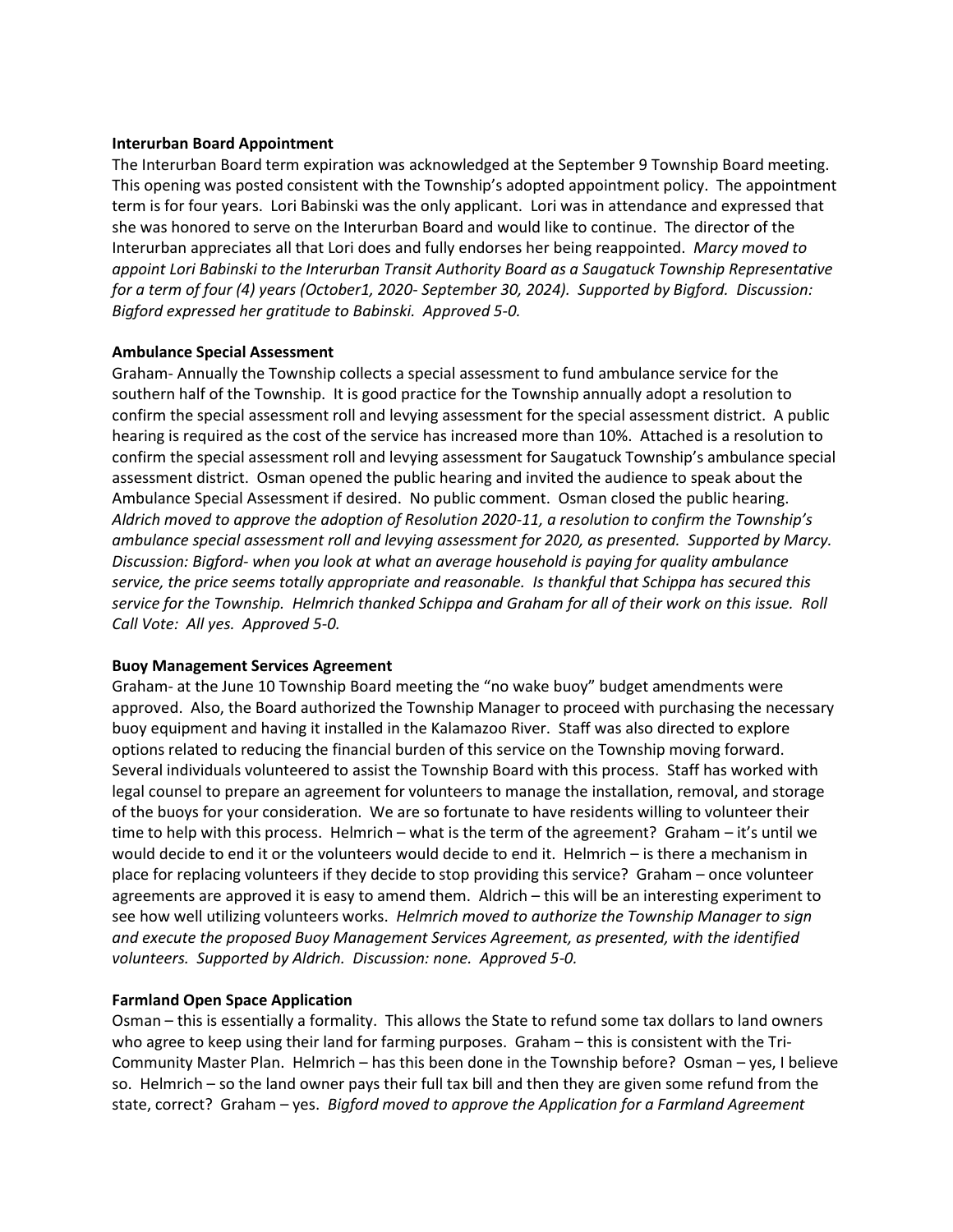*associated with the approx.. 75 acres of property located at 2538 64th Street, as submitted by Mr. Bradley Young, and authorize the Township Clerk to sign the application and submit it to the Farmland Program Office, as applicable. Supported by Marcy. Discussion: none. Approved 5-0.* 

### **Fiscal Year 2020-2021 Q1 Budget Review and Amendment Requests**

Graham – On June 10, the Board adopted the FY 2020-2021 budget. The General Appropriations Act tasks the Township Manager with periodically reporting on the status of financial operations. Invoice logs, check registers, and a payroll summary are included with the monthly meeting materials. A more detailed budget report is presented to the Township Board quarterly. Nothing has stood out to me as abnormal or noteworthy. The Township may authorize budget amendments to fulfill the Township's mission as required by law and/or as defined by the goals and priorities identified by the Township Board. The Budget Amendment Spreadsheet includes the requested budget amendments at this time. The amendments are associated with elections and planting trees at the Township Hall. *Aldrich moved to approve the requested Fiscal Year 2020-2021 Q1 Budget Amendments, as submitted. Supported by Helmrich. Discussion: none. Approved. 5-0.*

### **Eliminating the Township Constable Position**

Helmrich- currently there is a Constable Position on our ballots for Saugatuck Township. This position was defunded and thus eliminated in 2012. There was never a formal Resolution to eliminate the Constable position. Thinks that this is confusing to voters. Would like to formally eliminate this position. Graham – obviously it's too late to remove this position from the Ballots for this current election. If the Board so desires, I can work with legal counsel and prepare a Resolution to eliminate the Constable Position and present it at a later meeting. *Helmrich moved to direct staff to work with legal counsel to prepare a Resolution to formally remove the Constable Position from future elections and possibly present it at the next Township Board meeting. Supported by Aldrich. Discussion: Bigford – we need to be professional. This is confusing to voters. It is time. Approved 5-0.* 

#### **Millage Planning**

Osman – Graham has done a great job of preparing this information regarding our millages and when they expire. Graham – In February, the Township Board Adopted the 2020 Township goals. This memorandum serves to provide information on the three Special Township Millages. Information regarding the expirations, lengths, rates, estimated revenue and the previous ballot language is provided for the Cemetery Millage and the two Road Millages. Also included is an election calendar. Should the Township Board decide to pursue a cemetery millage renewal in May 2021, I recommend directing staff to work with legal counsel to prepare ballot language to bring before the Township Board for review and consideration no later than January 2021. I also included the MTA's "An Introduction to Township Millage Questions". It is a dry document, but is very helpful in understanding Millages. Helmrich- what is the process for deciding what election we would want to have this millage on? Graham- There is a section in the MTA's included publication that covers preferences for election dates. May or August 2021 would both be options for the Board to consider. *Bigford moved to direct staff to prepare ballot language for the Cemetery Millage Renewal for the January meeting. Supported by Helmrich. Discussion: none. Approved 5-0.*

#### **Planning Commission**

Helmrich- Met via Zoom on September 28. Big turnout. There were 27 participants on the call. Public comment was mostly related to 2 retail marijuana applicants. There were a few people who spoke about the possible miniature golf course planned to go in across the street from the township hall. We had a special approval use and site plan review for Just Barns- recreational marijuana, and JARS Holding,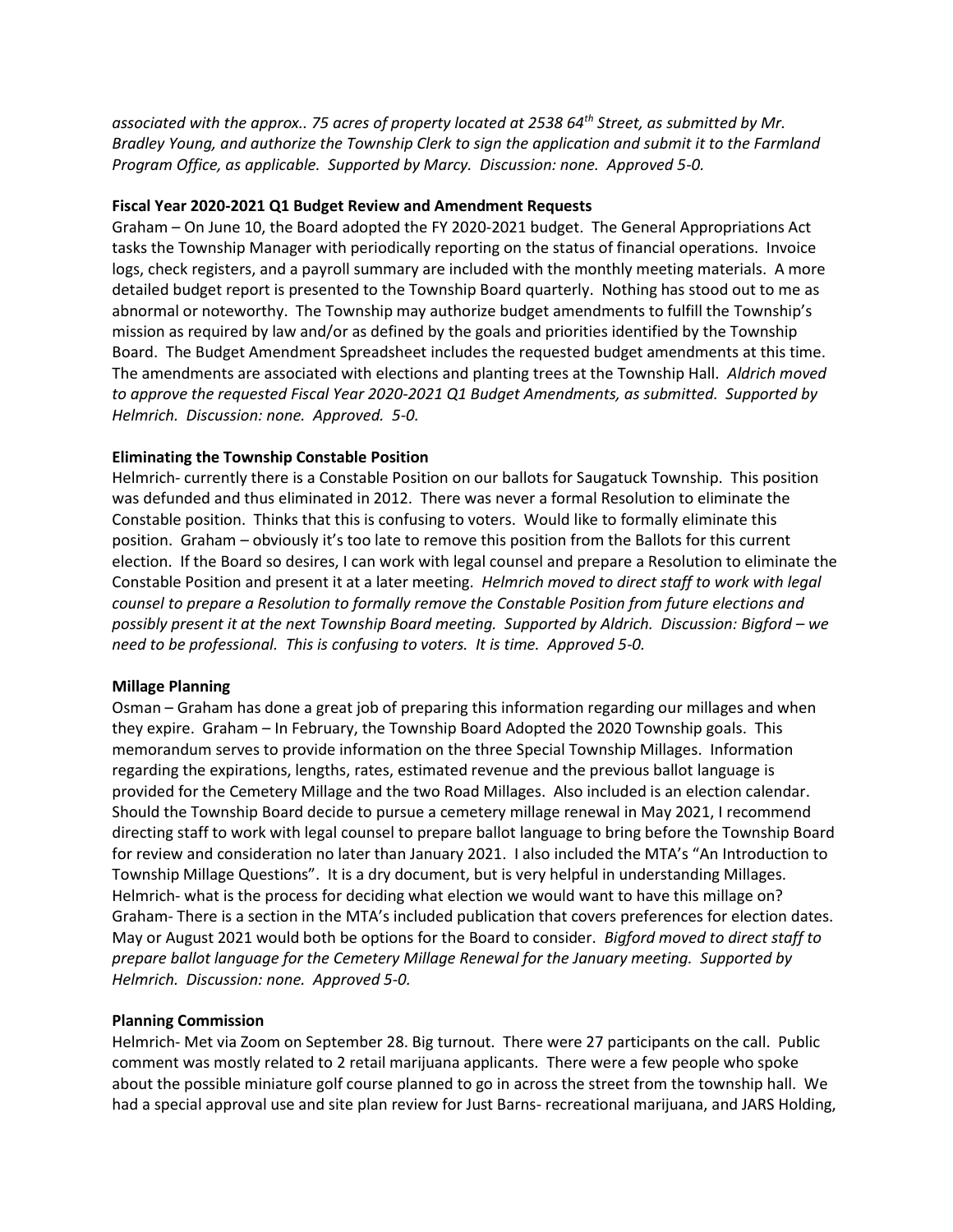also for recreational marijuana. Both were debated, discussed, and ultimately approved with 5-0 votes. Special approval use and site plan review for AIX Design for a potential miniature golf business on Clearbrook Drive and Blue Star Hwy. That was also passed 5-0. There was further discussion on the Planning Commissions goal to allow for attainable housing in the Township and possible ordinance changes that would diminish the minimum home sizes and allow secondary structures on lots. There was further Master Plan review discussion including developing subcommittees to address the Blue Star Highway corridor, the rural landscape of the Township, housing and agriculture and nature. Chair Israels requested that each member of the Planning Commission volunteer to serve on at least one of these subcommittees and to submit to her their personal top priorities concerning the Master Plan. Our next Planning Commission meeting will be on Monday, October 26 at 7pm.

### **Road Commission**

Graham- Trustee Marcy and I both attended the kick off meeting with our engineering firm Prein and Newhoff to review the data and to begin to review the multi-year road plan that the Township Board authorized at the July meeting. There is some road work taking place in the Township this week. This work is associated with the Township's resurfacing projects and will impact Sambrook Lane, Whiteside Lane, Keppel Lane, 128<sup>th</sup> Ave, Clearbrook Drive, and Clearbrook Court. They are anticipated to be done by the end of this week, weather permitting.

### **Fire Board**

September was a month above the average call volume. We ended up with 77 calls, year to date call volume is 640, 14 % down compared to last year. Type of calls are lopsided this month, EMS counts for 67% of our volume, Motor Vehicle Incidents (MVI) are in the lower ranges, only 4 for September. Special Events ticked up 2 in September both around Labor Day Weekend. Our Boat so far has logged 18 calls for the year.

# **Parks Commission**

Graham- Included in the packet is an email from Jim Searing, Parks Commission Chairperson. Wants to highlight in that communication that the Parks Commission has a letter to the editor of the Commercial Record to thank the family and friends of Art Lane who have made donations in his memory to our parks.

# **Emergency Services Committee**

Tony Schippa- Wants to give an update on how things have been going since Life Ambulance started servicing the Southern half of our Township. Things have been going very well. Has spoke with several fire departments and they are happy with EMS workers. Response times are getting shorter. Is impressed with the communication between the ambulance crews. Questions are answered regarding calls very promptly. Reviewed the reasons for the change in providers. Charges billed to individuals were much higher at AMR. Estimated 1 million savings per year to the public by going with Life Ambulance. Life Ambulance directors are easily accessible for communication/meetings. The other municipalities in the Emergency Services Committee are happy with the service Life Ambulance is providing.

#### **Interurban Board**

Report is part of the packet. On page 163.

#### **Open Board Report**